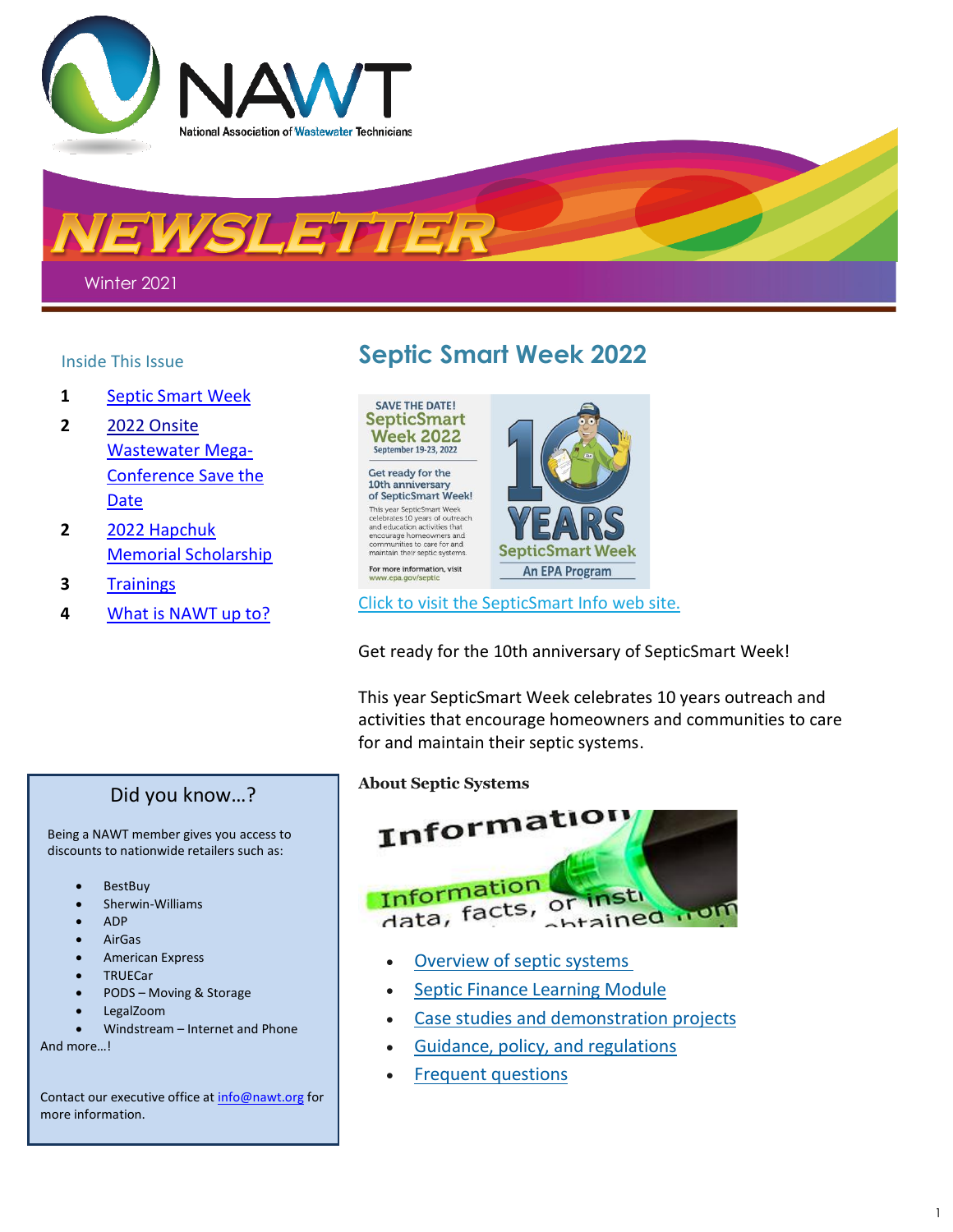

# **2022 Onsite Wastewater Mega-Conference – Save the Date!**

**October 30th - November. 2nd, 2022**

University Plaza Hotel, Springfield, Missouri in cooperation with [Missouri Smallflows](http://www.mosmallflows.org/)  [Organization \(MSO\)](http://www.mosmallflows.org/)

The Onsite Wastewater Mega-Conference is a national, collaborative effort between the [National Onsite Wastewater Recycling Association \(NOWRA\),](https://www.nowra.org/) the [National](https://nawt.org/)  [Association of Wastewater Technicians \(NAWT\),](https://nawt.org/) the [State Onsite Regulators](http://www.soraus.com/)  [Association \(SORA\),](http://www.soraus.com/) and the [Missouri Smallflows Organization \(MSO\).](http://www.mosmallflows.org/)

The Mega-Conference is the largest event of its kind and offers onsite/ decentralized professionals the highest quality education and training available. [Please see the 2021 exhibitor event information that was held October 17-20 in San](https://www.nowra.org/conference/mega-conference/exhibitor-information/)  [Marcos, Texas as a reference.](https://www.nowra.org/conference/mega-conference/exhibitor-information/) The 2022 event prospectus will be distributed once it is finalized.

## <span id="page-1-0"></span>**2022 Hapchuk Memorial Scholarship**



### Are you interested in applying for the 2022 Hapchuk Memorial Scholarship?

### Eligibility:

- 1. Must be enrolled in an accredited university offering a bachelor degree in the following fields related to wastewater transport and treatment:
	- o Natural & Environmental Sciences
	- o Biological Sciences
	- o Agricultural & Civil Engineering
	- o Management/ Business
- 2. Must have completed at least one year of study and have attained a cumulative grade point average above the average for the university in which you are enrolled
- 3. Have an interest in a career related to the management of wastewater

Please contact our Executive Office with any questions via email: [info@nawt.org](mailto:info@nawt.org) or call 800.236.6298.

Deadline: January 15th, 2022

### Want to make a donation?

Mail in your donation to the 2022 Hapchuk Memorial Scholarship:

National Association of Wastewater Technicians Attn: Hapchuk Memorial Scholarship 2800 W. Higgins Rd. Suite 440 Hoffman Estates, IL 60169

Or email us at info@nawt.org.

֦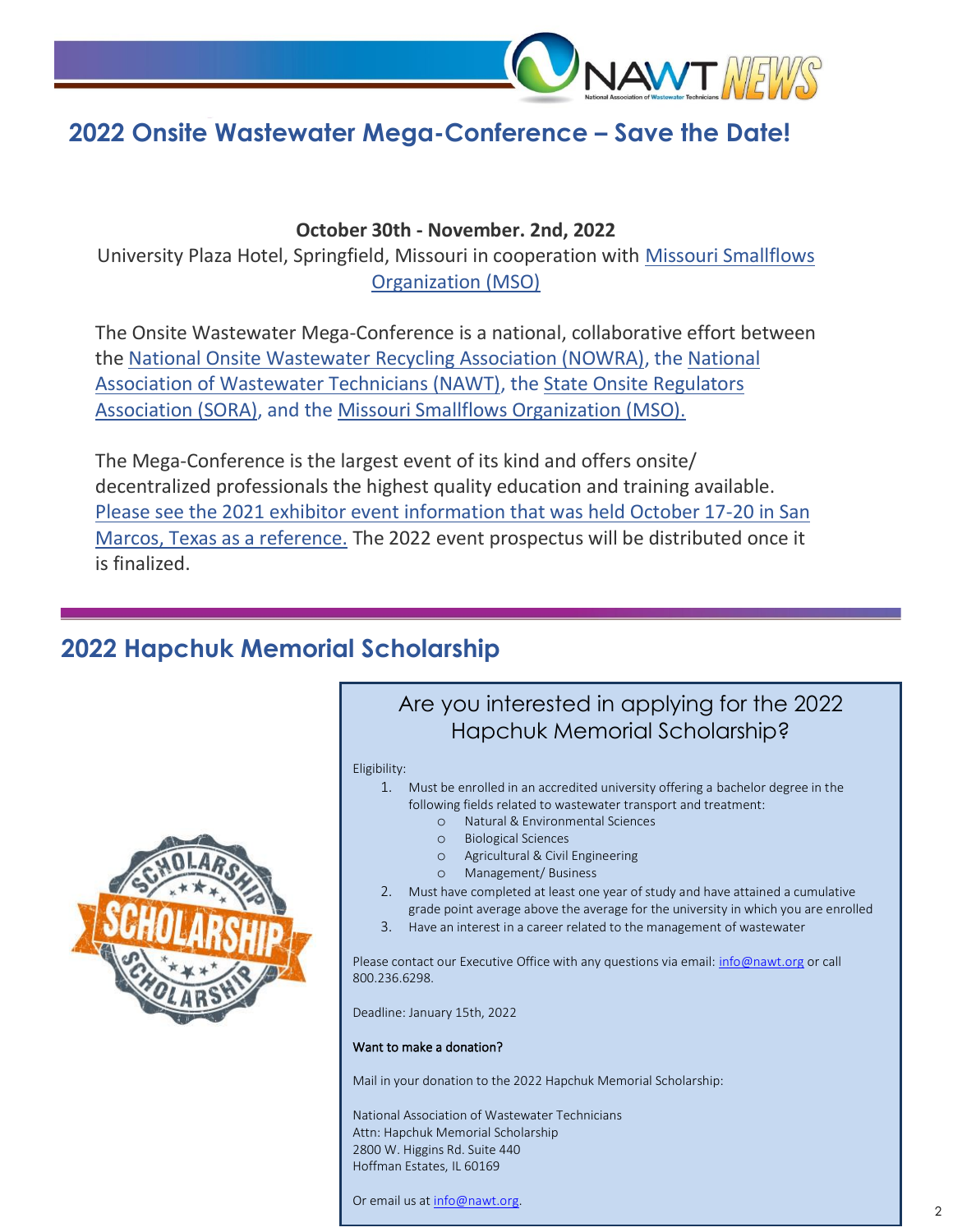



# <span id="page-2-0"></span>**Upcoming Training Courses**

### **INSPECTOR TRAININGS**

- NAWT Inspector by CPOW February 8-9, 2022 Location: Virtual Online Course
- NAWT Inspector by RETS March 18-19, 2022 Location: Arlington, TX
- NAWT Inspector by CPOW May 3-4, 2022 Location: Virtual Online Course **SOILS WORKSHOP TRAININGS**
- U of A Soil & Site Evaluation March 23-25, 2022 Location: Maricopa, AZ
- NAWT Soils by CPOW May 16-17, 2022 Location: Alamosa, CO
- NAWT Soils by CPOW August 30-31, 2022 Location: Western Slope, CO
- NAWT Soils by CPOW September 20-21, 2022 Location: Alamosa, CO **INSTALLER TRAININGS**
- NAWT Installer by CPOW March 4, 2022 Location: Virtual Online Course
- NAWT Installer by CPOW October 14, 2022 Location: Virtual Online Course

You may now request to bring NAWT training to your state or host a NAWT Training.

Below are some requirements for hosting a NAWT Training: Need Training in Your State?

- Must be in a classroom setting or Zoom virtual format
- Participation should be between 10-15 attendees
- Provide NAWT Executive Office with 8 weeks minimum notice
- Schedule and provide NAWT with roster of attendees 10 days prior to course.

Please contact our Executive Office with any questions via email[: info@nawt.org](mailto:info@nawt.org) or [click here](http://www.nawt.co/online_course_request.html) to request a class online.

Classes can be schedules for US or Canada.